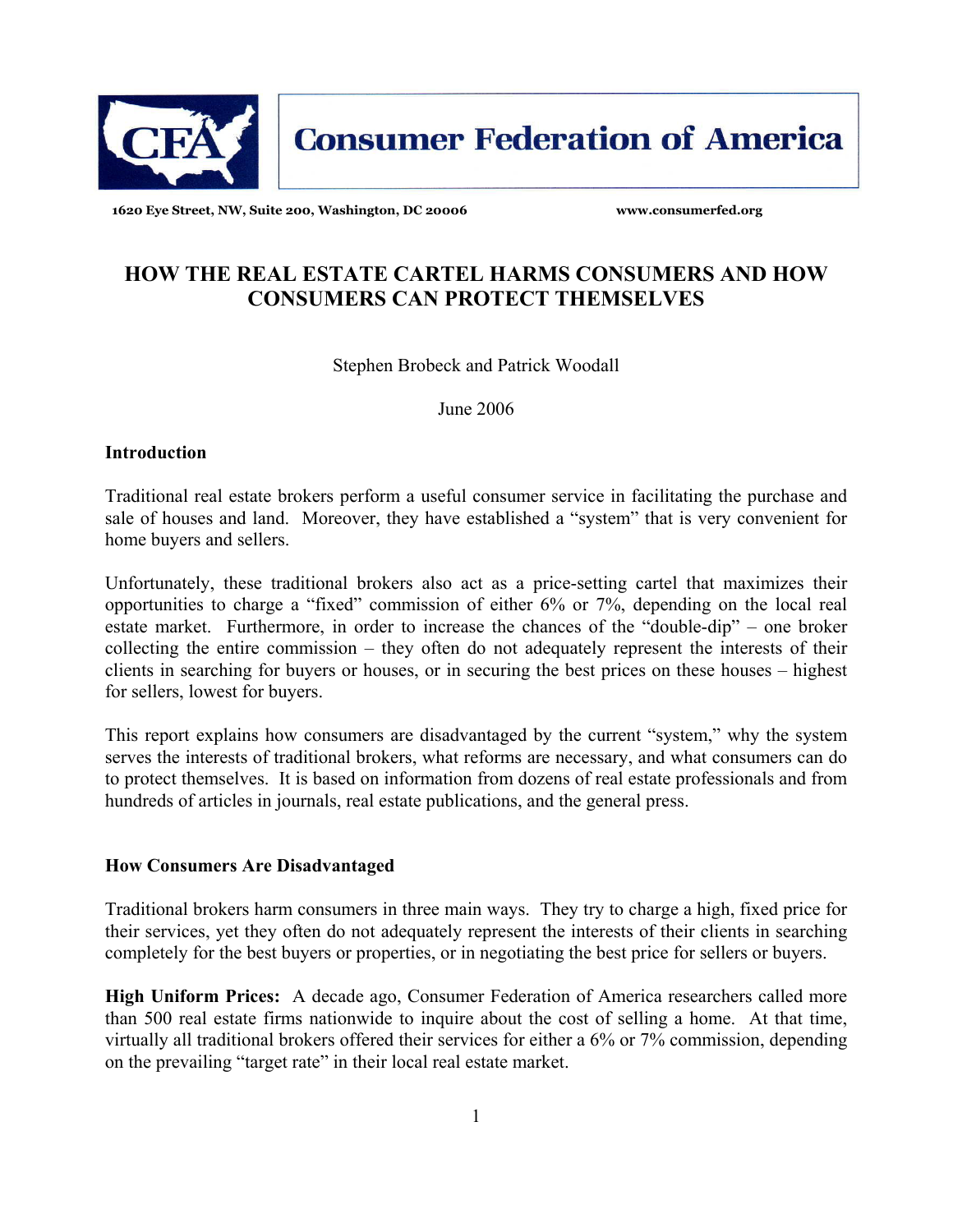Today, faced with more critical stories in the press, federal agency scrutiny, and home sellers who think broker compensation is excessive, traditional brokers are struggling to maintain targeted commission rates and the opportunity to collect this entire commission by serving as the sole broker in the sale of a home. These related goals – maintaining the 6% or 7% commission and the chance of a "double-dip" – ultimately explain almost all of a cockamamie brokerage system that traditional brokers are trying to maintain, for example, through the passage of anti-competitive anti-rebate and minimum service laws.

Can across-the-board 6% or 7% commissions be justified? We respond with a series of questions that suggest there is not one shred of a justification for this fixed price.

- Do all brokers offer services of exactly equal value? Should novice brokers who have just received their license routinely charge the same prices of highly skilled brokers who have been practicing for decades? Should listing brokers who just list houses on a multiple listing service receive the same compensation as those who look aggressively for buyers? Should buyer brokers who work hard to find the best house for a client receive the same compensation as those who just show their own listings or those of their firm? Should these brokers who persuade buyers to purchase their listings receive twice as much compensation as those who split the commission with a second broker?
- Should facilitators (often called "transactional brokers"), who do not represent the financial interests of either sellers or buyers, receive the same compensation as agents who agree to serve the interests of either party?
- Are brokerage services on a sale of an \$800,000 house worth four times as much as these services on the sale of a \$200,000 house?
- Are the services of brokers worth the money? Does a "double-dipping" broker deserve, for instance, \$24,000 compensation on a sale of a \$400,000 house? Are these services worth far more than the value of many new cars or complex, technology-dependent surgery by highly trained medical specialists?
- Why are comparable brokerage services offered in other economically developed countries much less expensively than in the United States? Why can brokers in those countries do well by charging 2-4% commissions or much lower fixed fees?

A couple of industry reports suggest that the average commission paid is closer to 5%. But this is because home sellers are beginning to negotiate price with traditional brokers, who frequently agree to give up one percent of the commission on the sale of expensive houses. Regardless, traditional brokers still work hard to maintain uniform 6% or 7% commissions.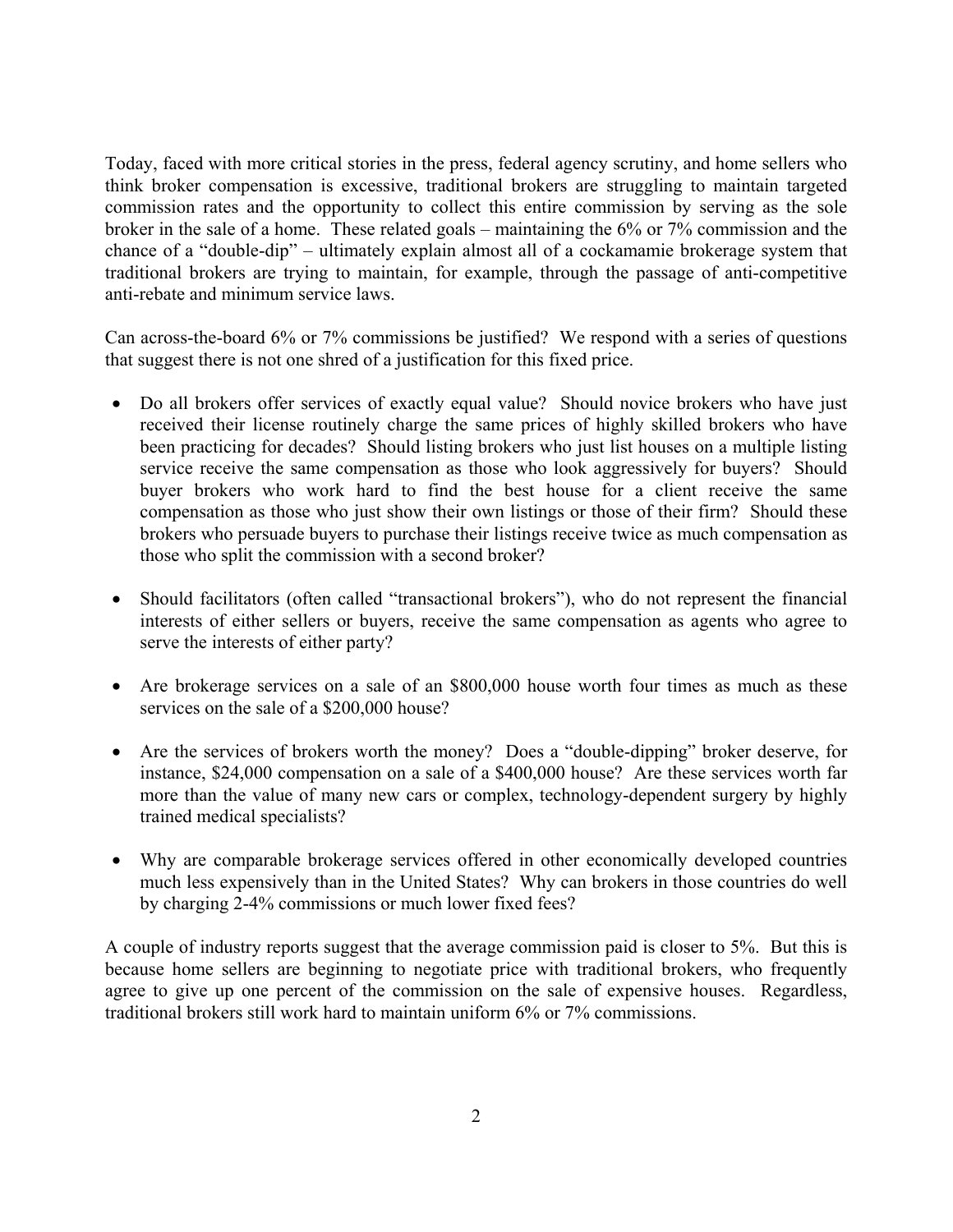**Representation of Financial Interests:** Do brokers represent the financial interests of their clients? Do they seek to gain the highest price for sellers and the lowest price for buyers? Until the early 1990s, there existed an almost universal sub agency system in which brokers, even those working solely with buyers, were legally obligated to represent the interests of sellers.

When this sub agency system, in which brokers working with buyers were legally obligated to pass on information disadvantageous to their clients to sellers, was exposed through press coverage, it collapsed almost overnight. But traditional brokers then were confronted with the challenge of representation in a double-dip situation. How could they be the sole broker involved in a sale yet represent the financial interests of both seller and buyer?

In an effort to resolve this dilemma, traditional brokers used their huge influence with state real estate commissions and legislatures to weaken the legal concept of broker representation to the point where they now can frequently serve as "dual agents" collecting an entire commission but representing the financial interests of neither buyer nor seller. Dual agency, where real estate salespeople go by different names in different states – "transactional broker," "facilitator," or "designated agent" are most commonly used – is a nonsensical concept since there is no way a broker can represent the financial interests of both seller and buyer. To begin to understand the complexity of what has happened to agency, see the excellent article by Ann Morales Olazábal in the 2003 issue of the Harvard Journal on Legislation.

The result of the watering down of the concept of agency, in which brokers used to always represent the financial interests of seller clients, is that many home sellers and buyers who think they are receiving this representation in fact are not. That is especially the case with brokers who are able to "sell their own listings" or even those of their firm. Most home sellers, whose doubledipping brokers end up facilitating a sale, are probably not aware that their "agent" is not representing their financial interests in this sale.

In a double-dip situation, buyers are naturally less likely to assume that the broker involved is representing their financial interests. Yet some buyers, confused by the whole situation, disclose potentially damaging information to brokers who in fact remain as fiduciary agents to their seller clients.

**Incomplete Search for Houses or Buyers:** The preoccupation, even obsession, of many traditional brokers with the double-dip also motivates many to try to limit property searches to their own listings, or failing that, to those of their firms. In the first instance, they retain the entire commission; in the second, they realize varying benefits, which range from financial considerations to preferential treatment by the firm, that they do not receive if they deal with brokers from other firms.

Typically, traditional brokers with buyer clients will try to promote their own listings. A decade ago, this was much easier because most of these clients had not attempted their own internet search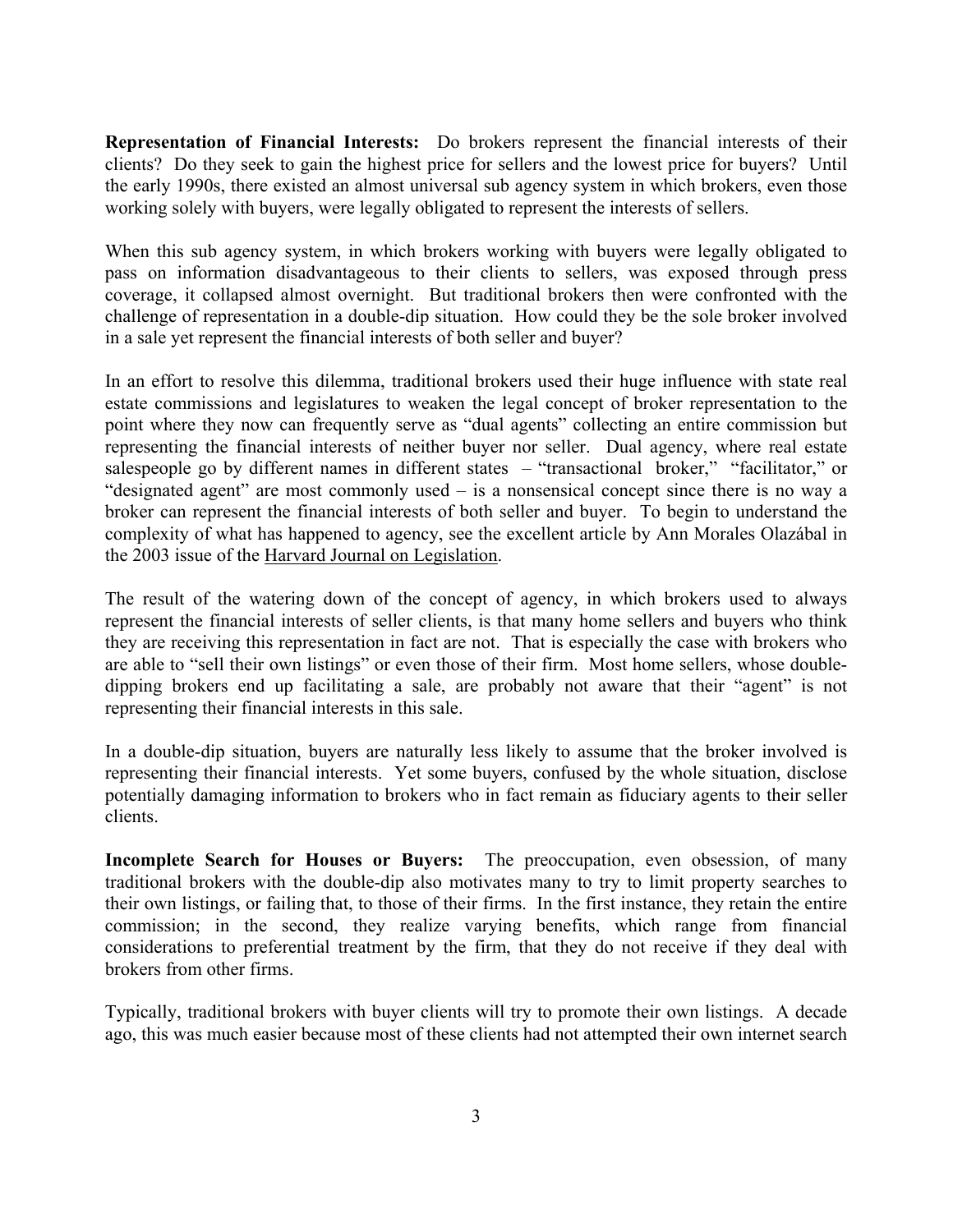of properties. But even today, most traditional brokers will still look for opportunities to sell their own listings, thus getting the double-dip.

Traditional brokers with seller clients may not advertise properties fully in order to increase chances of the double-dip. They may delay for a few days listing the property on the local multiple listing service, giving them an opportunity to find a buyer who does not have their own broker. They may also deny nontraditional brokers equal access to multiple service listings through the practice of "opting out," in which they are aided and abetted by multiple listing services usually controlled by traditional brokers. In particular, they may try to limit access to their listings by internet-based or fee-only brokers.

## **How Brokers Try to Maintain Their Price-Setting Cartel**

Traditional brokers have structured their industry and captured its regulation in ways that maximize their chances of maintaining uniform 6% or 7% commissions in local markets. Five factors are especially important here – seller-paid commissions, discrimination against nontraditional brokers and other service providers, control of listing services, lack of consumer knowledge and flexibility, and regulation controlled by the industry.

**Seller-Paid Commissions:** In the current system, sellers usually ostensibly pay the full commission. In reality, a portion of that commission is added to the sale price of the home so that the seller and buyer both end up paying a portion of the commission. This system helps traditional brokers maintain high commissions through the listing of commission splits.

Typically, on either a 5% or 6% commission, 3% will be offered to brokers with buyer clients, and that commission split is disclosed to brokers on real estate firm and multiple listing service databases. This listing of the 3% split, of which buyers are rarely aware, then acts as a powerful force to discourage lower splits of 2% or even 1% because listing brokers, and their sellers, fear that properties carrying these lower splits will not be shown. If sellers and buyers each separately negotiated compensation with their brokers, uniform 5-6% commissions would quickly disappear.

**Discrimination Against Nontraditional Brokers:** Traditional brokers not only continue to oppose separate buyer and seller compensation but also have vigorously promoted state anti-rebate laws which prevent brokers working with buyers from rebating a portion of the 3% commission split to their clients. Despite criticism and intervention by the U.S. Department of Justice (DOJ), eleven states still maintain these anti-rebate statutes. As a result, discount brokers are prevented from competing on the basis of price with other brokers who have buyer clients.

Largely because of recent DOJ initiatives, we are not aware of states beyond the eleven that seem to be seriously considering passing anti-rebate laws. Moreover, West Virginia and South Carolina have recently effectively rescinded their anti-rebate statutes. However, traditional brokers are now pushing less controversial minimum service laws and regulations to discourage competition which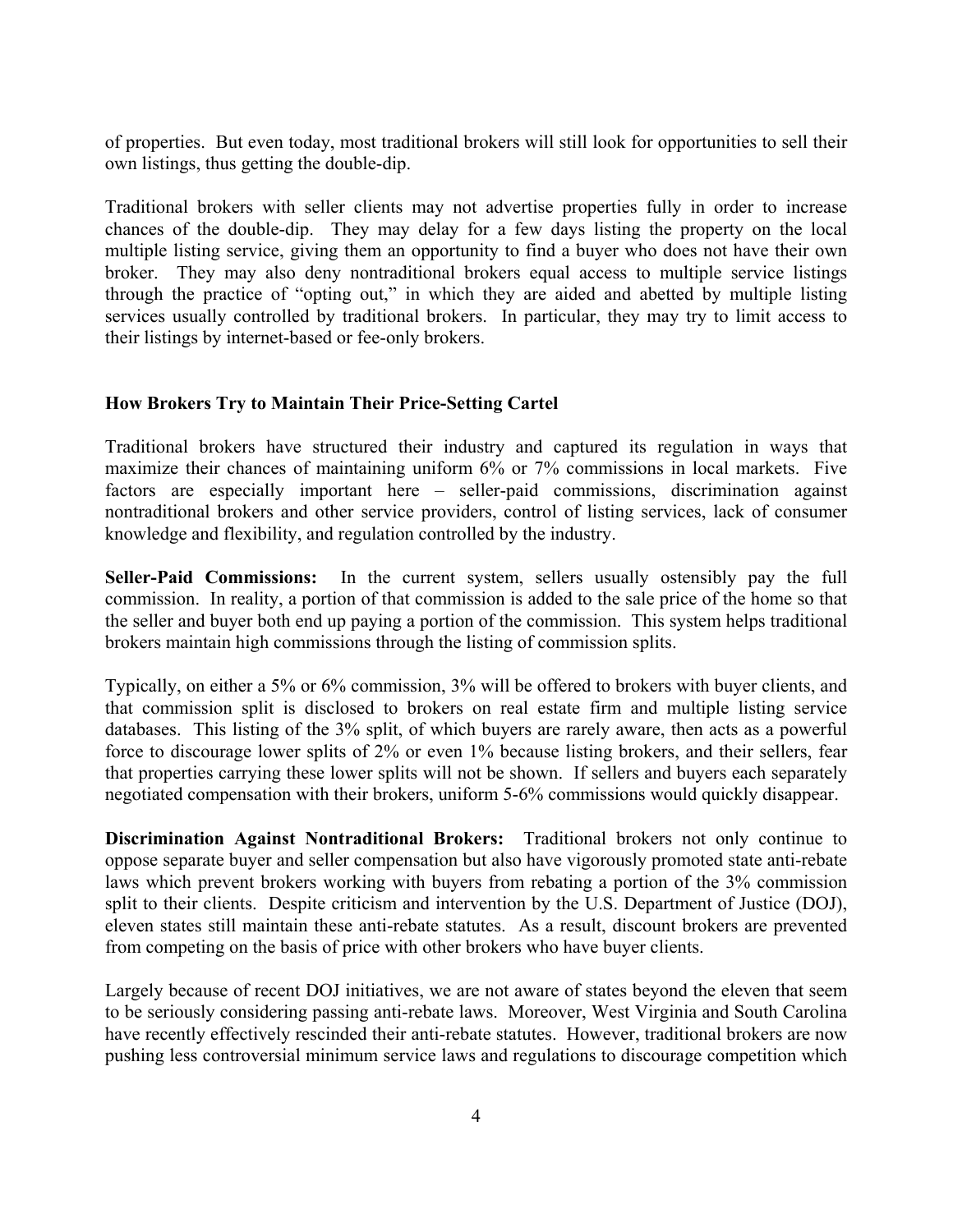threatens 6-7% commissions. In their most blatant form, these laws mandate full-service brokerage services, thus making it difficult for internet-based or other limited service firms to function because of requirements such as the maintenance of local offices or the showing of properties in person. Ten states have enacted minimum services laws or regulations which restrict nontraditional brokers.

There are also many other more subtle forms of discrimination against exclusive buyer brokers, online brokers, and fee-only brokers. Most frequently, this "informal" discrimination takes the form of traditional brokers discouraging clients from working with nontraditional brokers, their not showing listings of these brokers, or their making access to properties difficult for rebaters or feeonly brokers. This discrimination rarely benefits clients – its objective is the maintenance of 6% or 7% commissions.

**Listing Services:** A key factor in traditional brokers being able to maintain high, fixed commissions is their domination of home listing services – specifically the web-based listings of large firms and those of unregulated multiple listing services, which aggregate listings in an area. Since these databases are the only ones that include most listings – Realtor.com, a website controlled by traditional brokers, carries about four-fifths of these listings nationwide – most sellers want their houses listed there. But it is this monopolization of listings that allows traditional brokers to support 6-7% commissions and double-dipping.

Most importantly, most listings of the larger firms carry 5-7% commissions, typically with 3-3½% commission splits. Yet, home buyers will not have access to this information about the splits, so they cannot check to see whether their broker is steering them away from houses carrying lower splits.

In addition, some multiple listing services segregate the home listings of nontraditional brokers so that they receive second-class treatment. For example, they might display these listings at the bottom or exclude them unless a hidden box is checked. For those who might think this a trivial issue, remember the huge controversy about screen placement of flights which competed with those of United and American in the dominant databases they maintained and were used by most travel agents.

The control of all these dominant listing services by traditional brokers allows them to restrict full access to those buyers who are clients of brokers. For example, usually a buyer cannot obtain information about the original sales price, days on the market, and past sales of comparable houses for listings in a firm's database, or the local multiple listing service, without first signing an exclusive agreement (usually 2-4 months) with a broker from that firm. This control also permits exclusion of listings by sellers trying to sell their homes themselves, sometimes even with advice from a nontraditional broker.

**Lack of Consumer Knowledge:** Consumers purchase homes very infrequently, so do not have much if any first-hand experience to help them utilize brokers wisely (or sell themselves).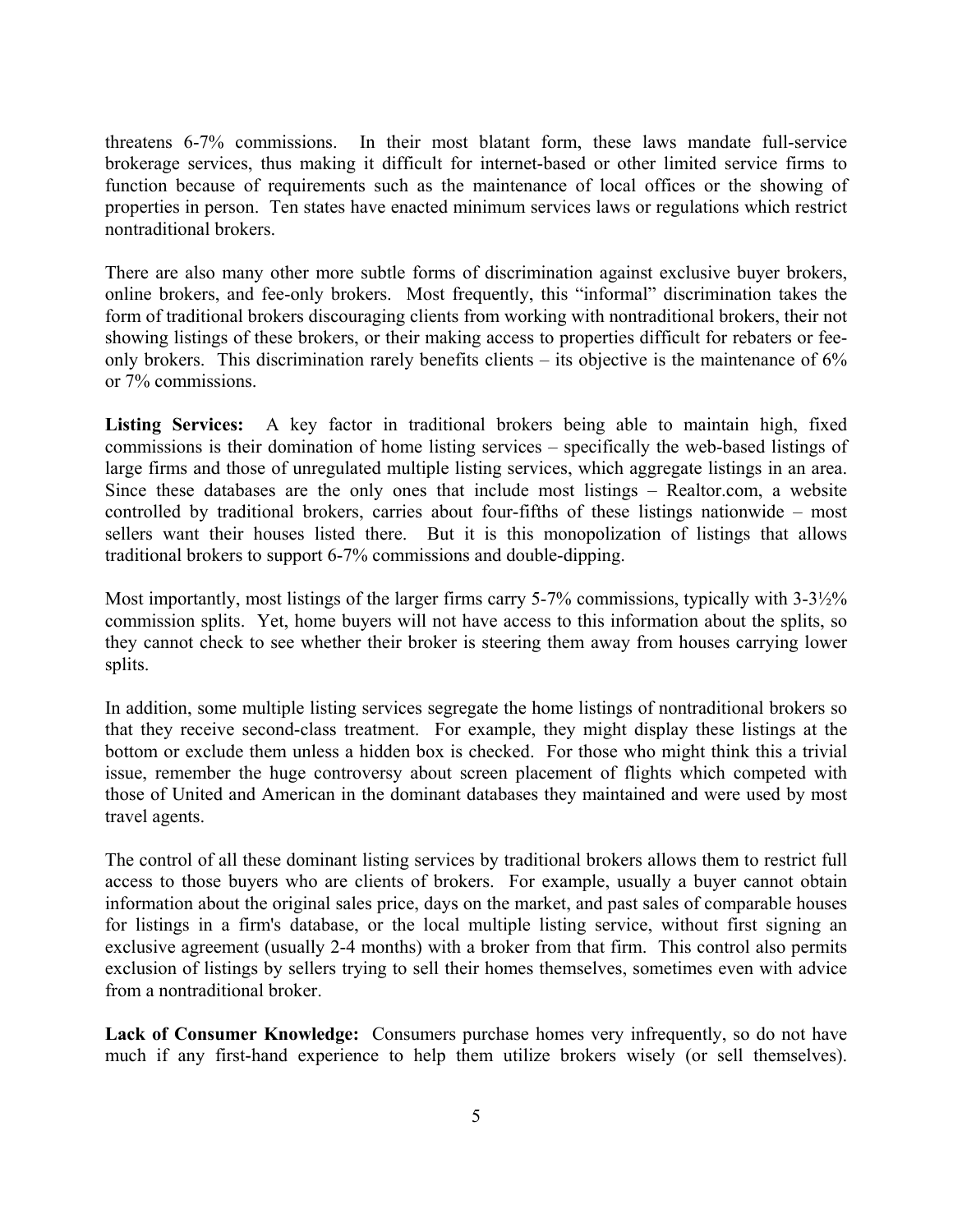Moreover, this purchase involves much complexity relating to the saleability of the house, the features of the mortgage, ancillary services, and brokerage services. It is difficult even for welleducated, sophisticated consumers to understand and make sensible decisions about all these products and services.

First-time homeowners tend to know the least about these services and to be the most likely to trust real estate brokers implicitly. But in some ways, the challenge facing existing homeowners who are trying to sell and buy at the same time is much greater. These consumers, who are often in the middle of a major life transition, are usually preoccupied with the timing of both sales. They fear having either to pay off two mortgage loans or to arrange a transitional rent with the prospect of two moves. These homeowners feel so dependent on brokers that they often are insensitive to high, fixed commissions and other anti-competitive practices. All these factors help explain why consumers do not express as much dissatisfaction with real estate brokers as, say, used car dealers.

However, even fairly sophisticated consumers unworried about matching sale and purchase have difficulty understanding brokerage services because of the abysmal failure of required disclosures. In most states, required disclosures are inadequate: They are not required at the first substantial contact, in writing, in plain language, and/or precisely stating broker obligations. Regardless, as a recent National Association of Realtors report revealed, many homebuyers never receive the disclosures in a timely fashion: In 2005, 22% reported no agency disclosure, and only 30% said they received this disclosure at the first meeting with their broker.

**Broker Dominance of Regulation:** An important reason that most consumer disclosures are inadequate is because of regulatory capture. In a large majority of states, as a forthcoming Consumer Federation of America report will document, practicing real estate brokers actually serve as real estate commissioners who are supposed to regulate the brokerage industry. In these states, they pay little or no attention to consumer interests, functioning mainly to support the cartel or to adjudicate disputes between traditional brokers and their clients, and those between the brokers themselves. These commissioners take no steps to foster real price competition, to protect nontraditional brokers, to explain to consumers how the real estate marketplace really functions, or to enforce required consumer disclosures. On the contrary, many have supported anti-competitive measures such as anti-rebate and minimum service laws.

## **Needed Reforms**

This analysis of the key factors resulting in the disadvantaging of buyers and sellers suggests the most important types of needed reforms. They are, in brief, fuller and more timely consumer information, ending of discrimination against nontraditional brokers, and effective, independent regulation.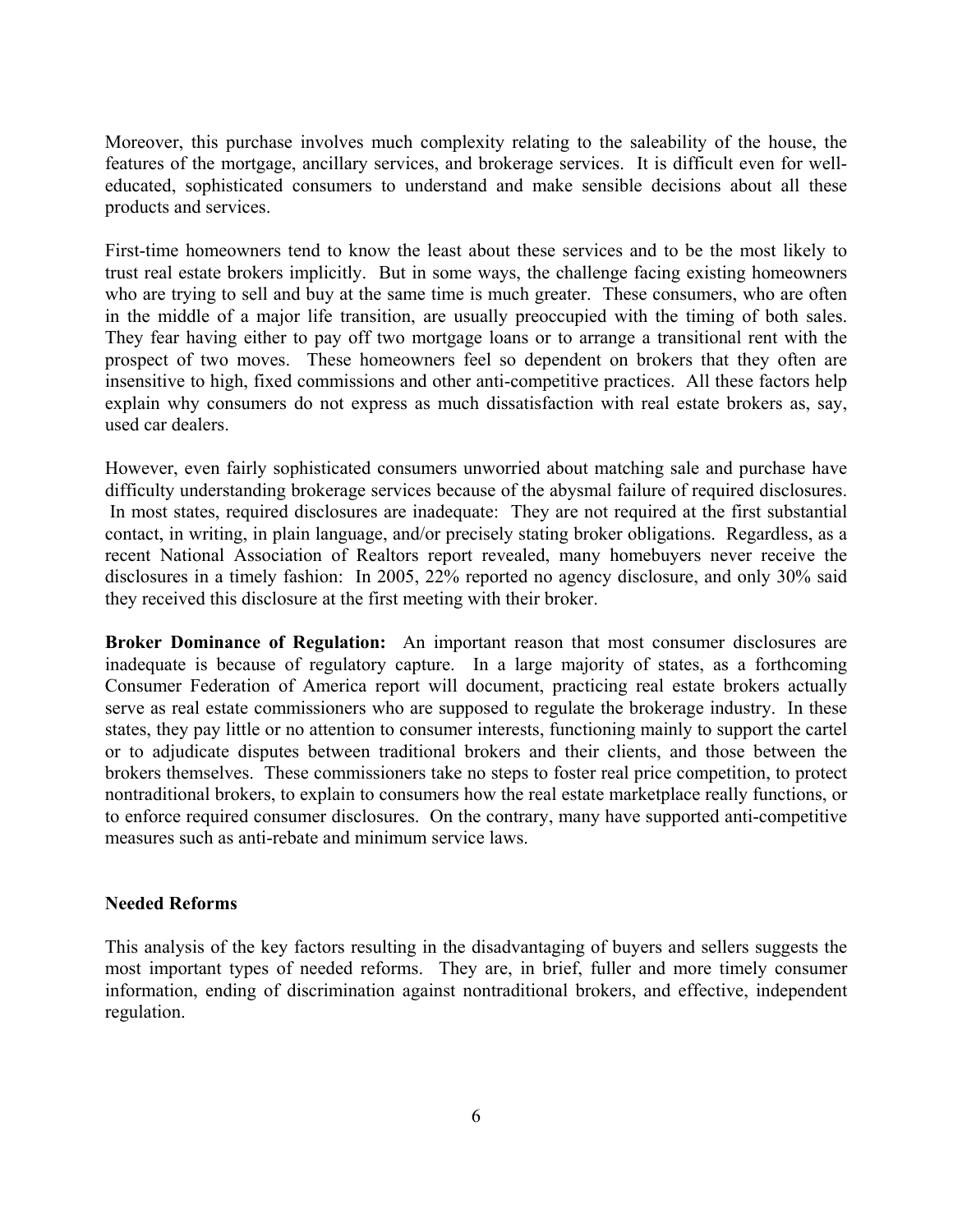**Better Consumer Information:** Traditional brokers must supply fuller, more timely information to their clients, verbally and in writing, and in plain English. At the first substantial contact, that information should include:

- whether brokers will represent the financial interests of their clients or merely serve as facilitators or transactional brokers;
- precisely what they will do to help sellers sell and buyers buy, including whether they will provide access to all listings available to the broker, including those on the local multiple listing service, regardless of commission split;
- their compensation and how it is received, especially any commission splits; and
- potential conflicts of interest such as self-identified "buyer brokers" trying to sell their own listings or those of their firms.

**Elimination of Discrimination:** Traditional brokers have used subtle and not-so-subtle methods of discrimination to suppress competition from nontraditional brokers who charge reduced fees, offer limited or web-based services, or provide exclusive buyer representation. All this discrimination should be prohibited by laws that are rigorously enforced. Nontraditional brokers should have the same access as traditional brokers to multiple listing services and all listings on these services. They should not be limited by anti-competitive anti-rebate or minimum service laws. And, they should be able to lodge complaints with independent regulators against traditional brokers that discriminate against them using the "informal" methods noted earlier.

**Effective, Independent Regulation:** An essential condition of effective consumer disclosures and elimination of discrimination against nontraditional brokers is strong, independent regulation. For a start, practicing brokers should not be allowed to serve as regulators. Ideally, even if they agree not to practice while regulating, brokers should not be allowed to easily "revolve" from practicing broker to regulator and back. Instead, as in other business areas, attorneys with relevant expertise, and few or no ties to the industry, should be favored as regulators. And, regulators should function independently of the industry, for example, being prohibited from accepting perks such as expensive meals and golf outings.

Just as importantly, regulators should shed old pro-industry functions – particularly support for traditional brokers who try to limit competition – and take on new pro-consumer functions. These include: ensuring effective consumer disclosures and their enforcement, educating consumers about brokerage services, protecting consumers against deception and fraud, and cracking down on all forms of discrimination against nontraditional brokers.